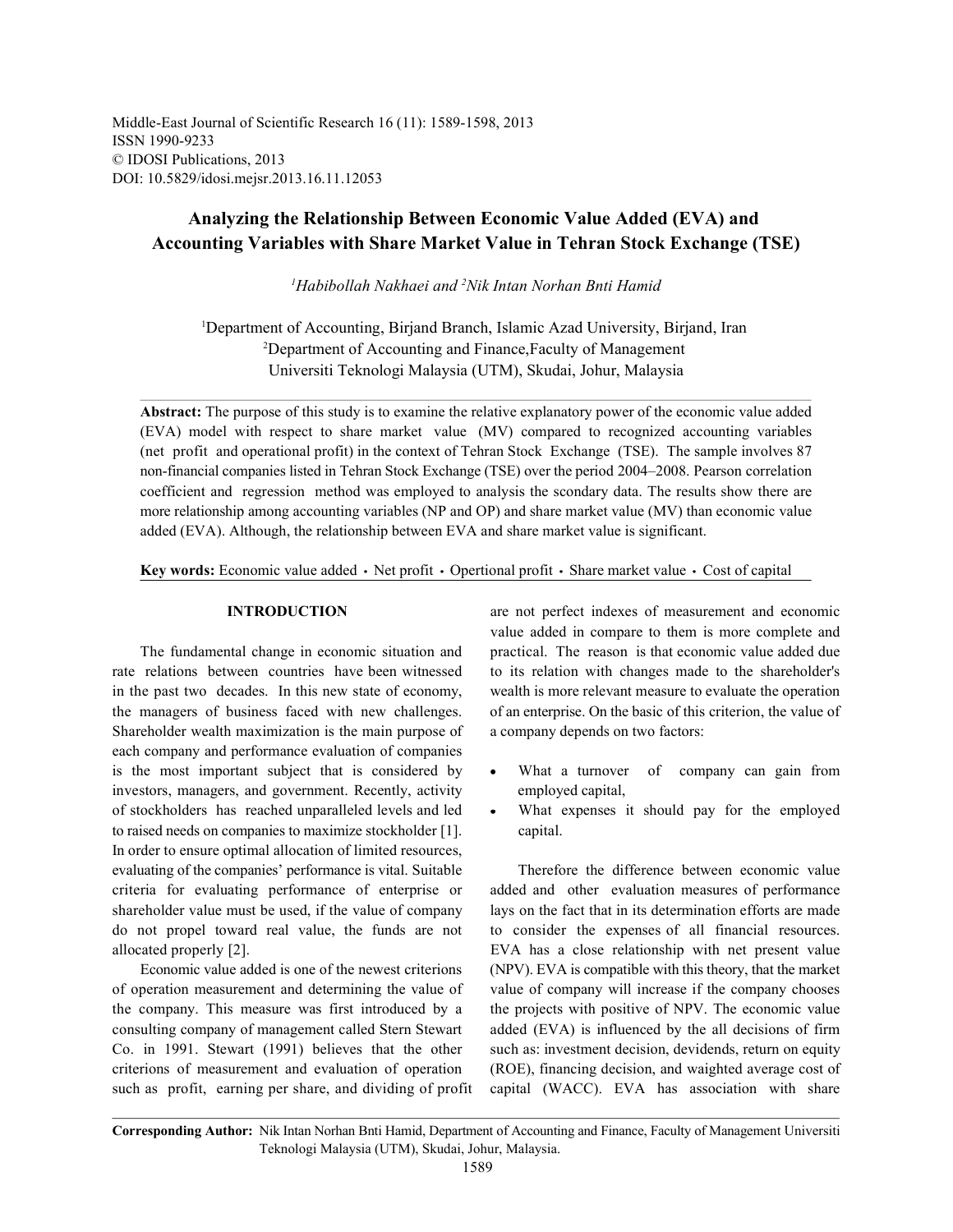of the projected future economic value added (EVA). EVA shows the real performance of firm compare to predicted performance of firm is increased or decreased. EVA is economic performance measure and prediction. EVA is compatible with other measures such as cash value added, stockholders value added, and return on cash flows investment. Finally, EVA as a criterion of measurement of operation is exposed less to accounting distortion [3]. EVA is a method of measuring the economic value of a business after considering cost of capital including debt cost and equity cost [4]. EVA encoureges managers to optimize the use of resources. EVA helps investments to choose low-risk options. EVA calculates the opportunity costs of sources used. It shows resources allocation, Create value in the company, and increase shareholder wealth [5].

The purpose of this study is to examine the relative explanatory power of the economic value added (EVA) model with respect to share market value compared to recognized accounting variables (NP and OP) in the context of Tehran Stock Exchange (TSE). In other words, the purpose of this study is to investigate, whether EVA has better relationship with stock market value compare to accounting variables (NP and OP). The results show there are more association between accounting variables (NP and OP) and share market value than economic value added (EVA). Although, the relationship between EVA and share market value is significant.

**The Remainder of the Study Is Organized as Follows:** The second section provides a summary review of prior literature. Research variables are reported in the third section. The fourth section presents the research Hypotheses. Methodology and testing the hypotheses are reported in section five and six respectively. The seventh section presents the research conclusion.

**Litrature Review:** Stewart (1991) [4] first provided evidence of the correlation between EVA and market value added (MVA). Lehn and Makhija (1997) [6] analyzed the correlation degree between various performance measures and share market returns. The consequence point out that there are most highly associated between EVA and share market returns and that this correlation was slightly better than with traditional performance measures such as ROA, ROE and ROS. Biddle, Bowen,

market value of company, because share value is function and Wallace (1997) [7] investigated whether EVA have more highly relationship with stock return and firm value than accounting earning and component of EVA. Relative information content test shows earning was more highly related with stock return and firm value than EVA, residual income (RI), and operational cash flow (OCF).

> Nazaryeh (2000) [8] explores a research with the title "evaluation of the relation between earning per shares (EPS) and EVA in the companies of non-metal inorganic products accepted in Tehran Stock Exchange (TSE) during the years 1993 to 1998." The results of his research indicates that there is no significant correlation between EVA and the earning per share (EPS). The measure of EVA from the efficiency point of view for studying the operation of non-metal inorganic companies is more appropriate from the earning per share (EPS).

> Peixoto (2002) [9] in a research tested the relationship between operating profit (OP), net profit (NP), and economic value added (EVA) with company's market value (MV). His statistical sample included 39 listed companies in Lisbon Securities Stock Exchange, Portugal, during the years 1995 to 1998 which overall included 156 year-company. The correlation coefficient among EVA, OP,and NP with market value (MV) was 72.1% , 70.87%, and 70.84% respectively. The main results suggest that EVA does not have more information content than traditional performance measures in explaining equity market value. The relationship between EVA and MVA, however, is statistically significant.

> Izadinia (2003) [10] made a research with the title "evaluation of business units with the use of economic value added models and free cash Flows and determining price rip and shares value." The results of this research indicates that in the capital market of Iran, share prices, market value of companies, and market value added have significant relationship with value making factors, such as economic value added and Free cash Flows (FCF). Firer (2004) [11] studied about relative an incremental information content of value added and earning in South Africa. He used a capitalization market model and found that value added concept dominates earnings in terms of relative information content, while earnings dominate value added in terms of the incremental information content. However, value added is statistically significant in respect of explaining and predicting company performance.

> Wong (2005) [12] studied the association among EVA, ROA, ROE, and EPS with stock return in Bursa Malaysia over the period 1990-2000. The 2-step and 4-step hierarchical regression models with firm size, firm risk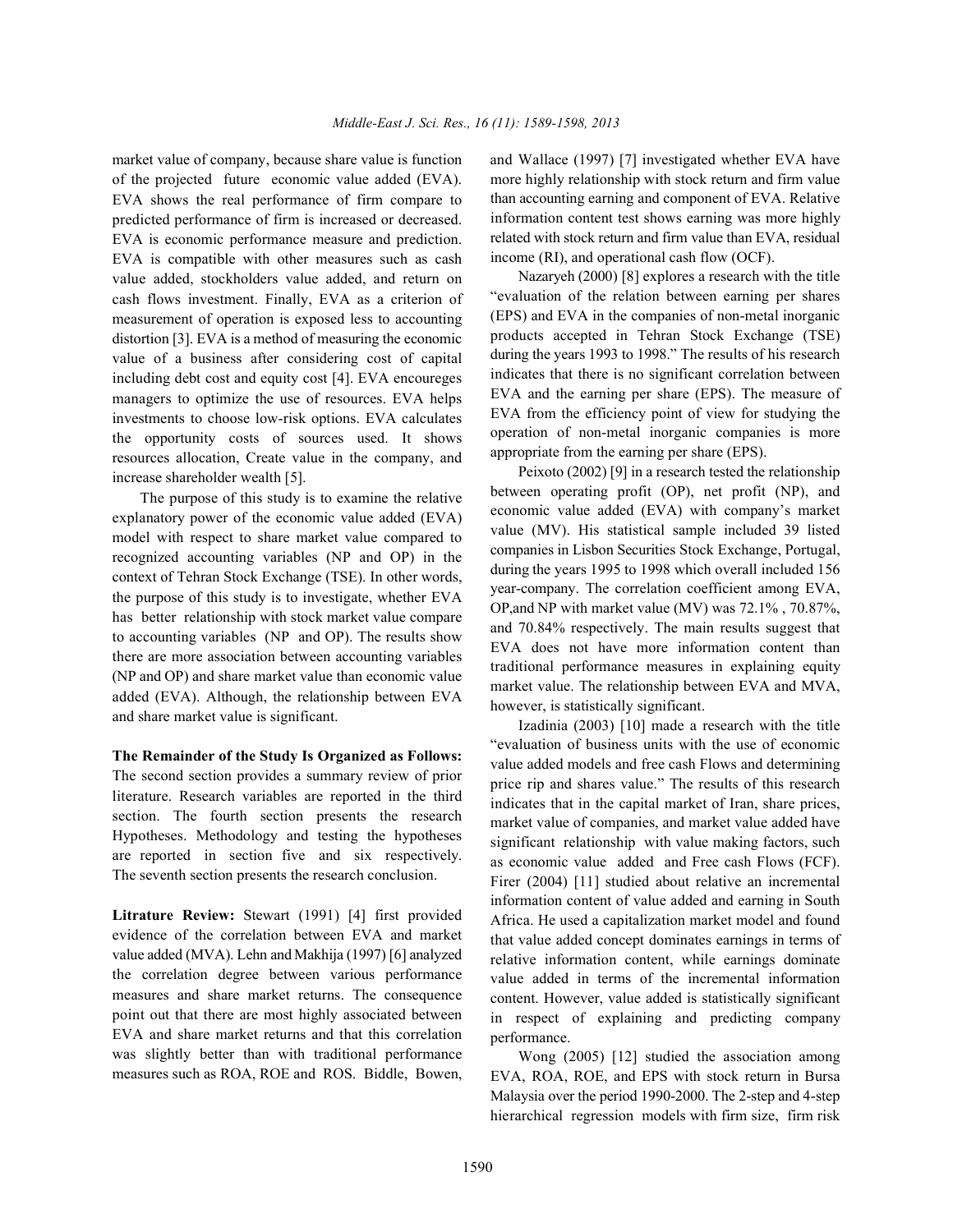and sector controlled–revealed that ROA, ROE, and EPS **The concept of EVA:** Economic value added (EVA) has a have significant influence on stock returns. EVA was found to be the worst performer in predicting stock returns regardless of in which economic period it is investigated. As such, this study did not find a strong ground for the assertion by Stewart, let alone championing the claim of Stewart in abandoning earnings per share and forget (about) ROA, ROE and ROI'. It proves that EVA is not as best as what Steward claimed.

Kim (2006) [13] examined the relative and incremental information content of EVA and traditional performance measures (earning and cash flow) with hospitality firm value. Relative information content test shown earning is more beneficial than cash flow in explanation the market value of hospitality firms. EVA has very small descriptive itself. Incremental information content test indicated that EVA compares to earnings and cash flow, makes only a marginal contribution to information content. Generally, the results do not uphold the suggestion that EVA is better than earning and cash flow in relationship with market value of equity.

Kyriazis and Anastassis (2007) [14]in a research examined the relative explanatory power of economic value added (EVA) with share returns and market value of company, compared to recognized variables of accounting; net income (NI) and operating income (OI), in the context of a small European developing market, namely the Athens Stock Exchange (ASE). The results do not support the claim of Stern Stewart that EVA is more associated with stock return and market value. Relative information content tests showed that net income (NI) and operating income (OI) have more correlated with stock return and market value than EVA. Moreover, the results revealed that EVA does not outperform relationship significantly with firm's market value added compare to net income (NI) and operating income (OI).

Paula and Elena (2009) [15] examined the association between EVA, EPS, OCF, and DPS with market value added (MVA) during the period of 1994 to 2004. The results shown there are stronger relationship between MVA and operational cash flows (OCF) but EVA did not show the strongest association with MVA. The results also revealed very little relationship between MVA and EPS, or between MVA and DPS.

**Research Variables:** In this study, economic value added (EVA), net profit (NP), and operational profit (OP) are independent variables, and share market value (MV) is dependent variable.

close relationship with net present value. EVA is consistent with this theory that the value of company increases only with the selection of projects with positive net present value. EVA makes the top managers of the company responsible to the measures which are more under their control, (Such as rate of return and ratio of capital cost) and not those which are not (such as share market value). EVA is influenced by all company's decisions such as decisions related to investment, dividing of profit, rate of capital return and decisions related to finance and cost of capital ratio. As an internal measure, operation measurement at the company's success helps in the best manner the investment value of stock holders. EVA shows that the value of company depends directly to it management performance. EVA is in relation to market value of the company because share value is a tributary of future predicted economic value added. EVA is a measure which shows whether the real operation of the company in compare to it predicted operation has decreased or increased. Positive EVA means that the value of the company has increased with respect to the employed capital cost. EVA is an appropriate method in order to determine the objectives of operation measurement, evaluation of strategies, allocation of capitals, designing reward systems, capital increase and pricing. EVA as a measure of evaluation of economic operation and prediction is consistent with other measures such as cash value added (CVA), stockholders value added (SVA), and return of cash flows on investments. Finally, EVA as a criterion of measurement of operation is exposed less to accounting distortion [16].

EVA is a method of measuring the economic value of a business after considering capital cost including debt cost and equity cost [4]. On the basis of accounting standards in calculation of typical accounting indexes only cost of debt capital is considered, while in calculation of EVA, in addition to cost of debt capital also the cost of equity capital is deducted [17]. The key point of the EVA is that value is created when the rate of investment return is more than the rate of total capital cost, which means the cost of capital, encompasses the risk of investment [18].

In order to calculate the EVA, the total employed cost of capital is deducted from operating profit after tax [19].

$$
EVA_t = NOPATH_t - (WACC_t \times Capital_{t-1})
$$
 (1)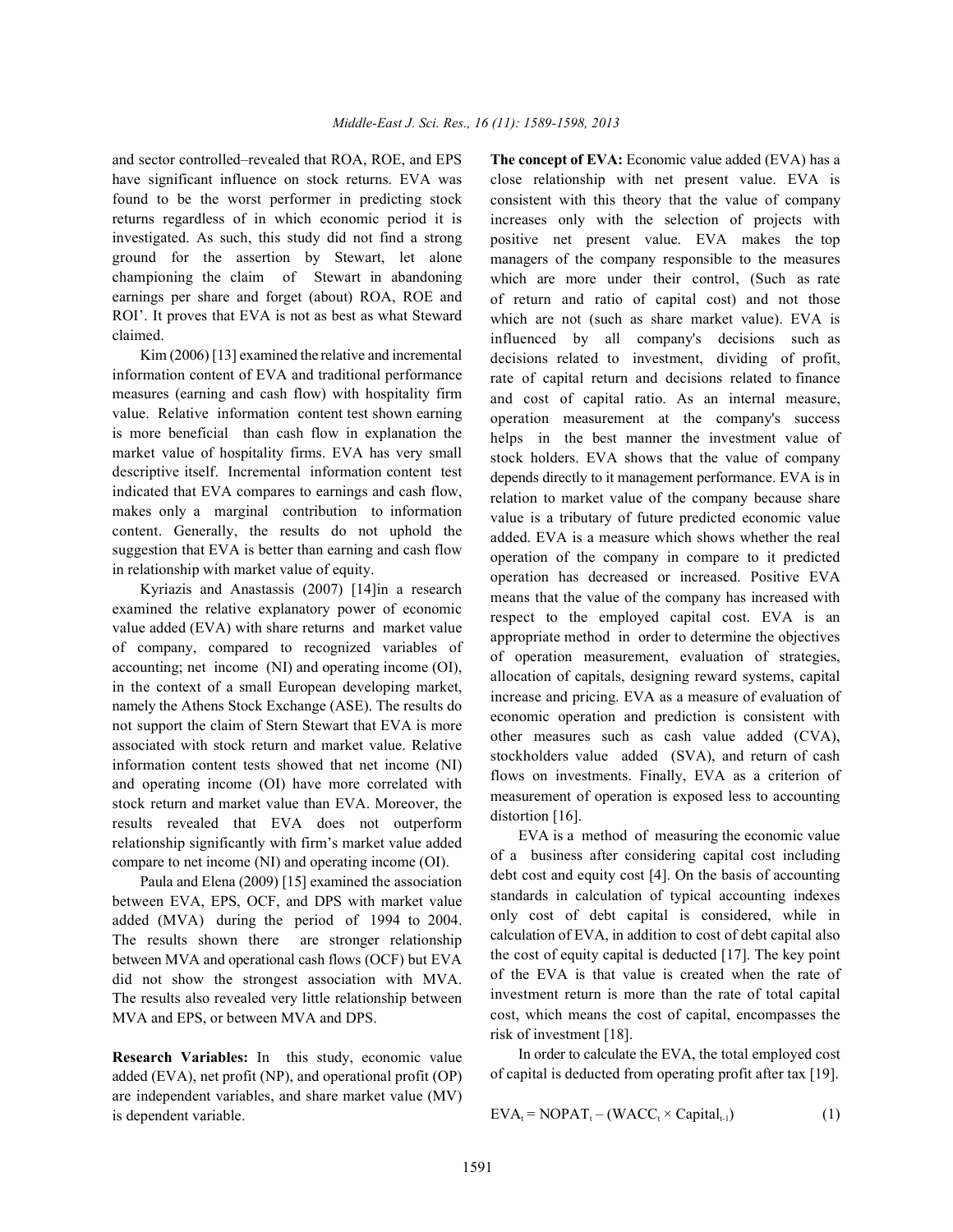return on invested capital (ROIC) and cost of capital and adjustments. its product on the economic cash value of capital which the company has employed. **Net Operational Profit after Tax (NOPAT):** Means

$$
EVA_t = (ROIC_t - WACC_t) \times Capital_{t-1}
$$
 (2)

invested capital, measures the productivity of employed some adjustments. Thus in calculation of NOPAT, Two capital without regard to method of financing and financial and operational approach are considered [4]. accounting deviations Which is originated from accrual In the present research the operational approach is used records, conservative concept, and no consideration of in calculation of NOPAT. unsuccessful attempts to capital and this rate may be compared directly to the rate of capital cost so that the NOPAT = Net operational profit after tax + (interest creation or vanishing of value in the company is specified. expense-saving originated from interest expense) + For the calculation of rate of invested capital, net increases in the reserves of capital equivalent (7) operational profit after tax is divided to the total employed capital. Saving originated from interest expense = interest

$$
ROIC = \frac{NOPATH}{Capital}
$$
 (3)

for the calculation of economic value added: for measuring the created cash return for investors on the

$$
R_{I} = R_{F+}[(R_{M} - R_{F}) \times \beta]
$$
\n
$$
(4)
$$

return without risk,  $\beta$  (Beta) is systematic risk or share expense should be deducted from operational income, market or level of return surplus sensitivity of company because this expense is acceptable economically. Assets in relation to market return surplus which is calculated used in company's operation should be replaced by as follows: investors before acquiring investment return. Therefore

$$
\beta = \frac{COV(R_i, R_m)}{VAR(R_m)}\tag{5}
$$

 $R_M$  is expected return of the market which will be calculated as follows: **Weighted Average Cost of Capital (WACC):** Cost of

$$
R_M = \frac{I_t - I_{t-1}}{I_{t-1}}
$$
\n(6)

term-t,  $I_{t-1}$  is common index of market in the beginning of their ratio in the total structure of capital the average of the term-t. company's cost of capital is attained.

Where: EAV is economic value added, NOPAT is net **The Components of EVA:** The key components that operational profit after tax,WACC is weighted average are considered in calculation of EVA involving, net cost of capital. operational profit after tax (NOPAT), weighted average Also we can attain EVA from the difference between cost of capital (WACC), invested capital, and accounting

effect of non- cash transactions is removed and tax saving Where: ROIC is return on invested capital. Return on In order to reach the real NOPAT, It is necessary to do operational profit after tax which in its calculation the originated from finance expenses is deducted from profit.

expense  $\times$  effective rate of tax (8)

The capital assets pricing model (CAPM) is used non-cash entries, change NOPAT to every real measure Increase in the reserves of capital equivalent which is calculated in order to remove the effects of accounting account of company's continuous activities.

There is an exception in calculation of NOPAT in the Where:  $R_1$  is rate of expected shares return, R is rate of depreciation. In order to reach NOPAT, depreciation expenses. In order to coordinate with NOPAT, section of accounting non-cash entries and its depreciation expense is considered as equivalent of cash accumulated depreciation is also deducted from capital [20].

capital, which constitutes the total capital structure of Where:  $I_i$  is common index of market in the end of the capital components independently, and on the basis of capital includes the cost of constituting components of the company. In order to determine the company's cost of capital, it is necessary first to calculate each of the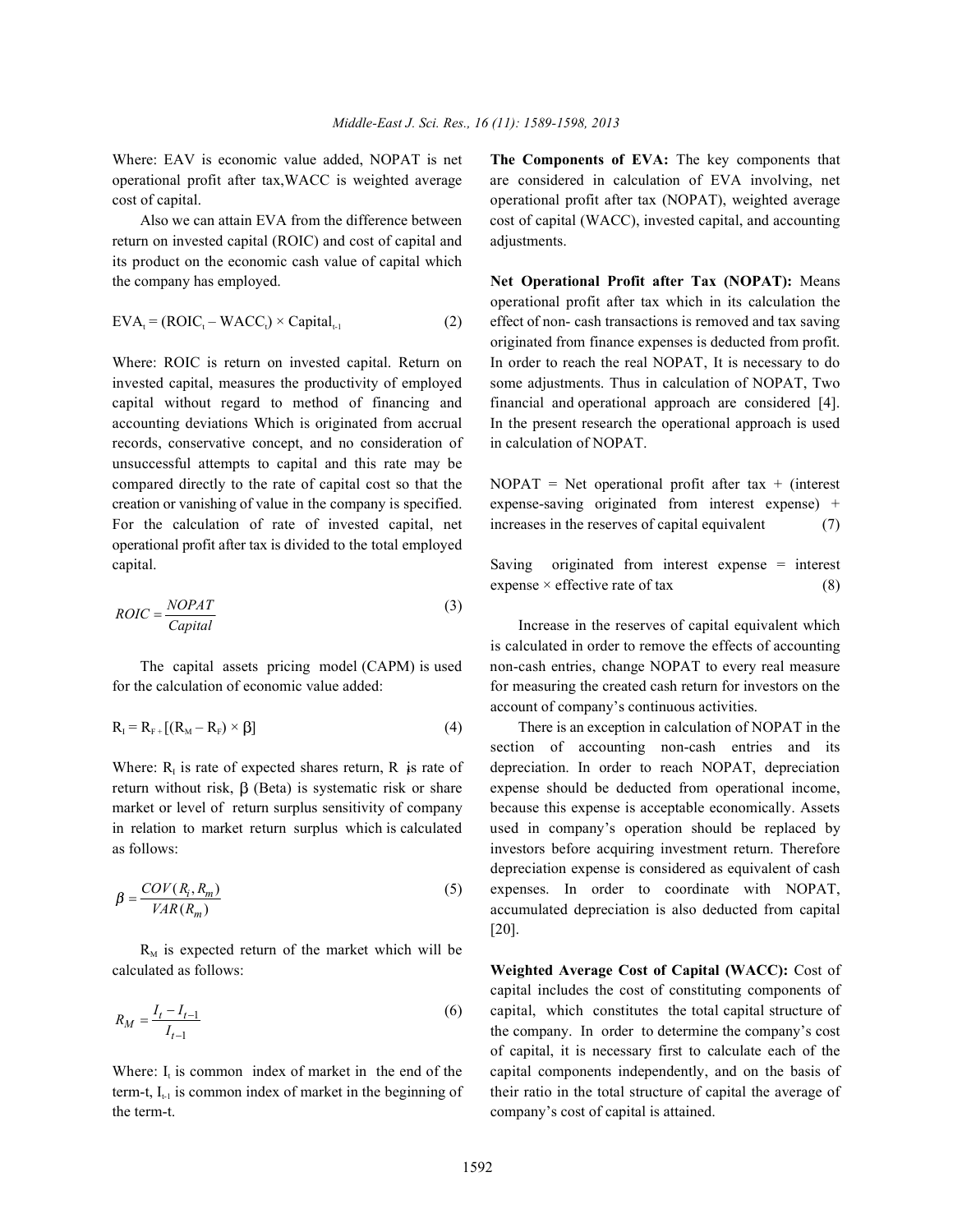$$
WACC = \left(\frac{D}{D+E}\right)R_D + \left(\frac{E}{D+E}\right)R_E\tag{9}
$$

Where: WACC is weighted average cost of capital, D is goodwill, complete costing against successful efforts, debits, E is stockholder's equities,  $R<sub>D</sub>$  is cost of debt LIFO saving, training expenses, other provisions and rate, and  $R<sub>F</sub>$  is cost of equity.  $\blacksquare$  other equivalent of capital. In the below table capital

**Invested capital (IC):** The concept of capital in the model of calculation is more an economic concept and it is **Net profit (NP):** Net profit (NP) is calculated by different with what is defined in accounting. In this subtracting the total expenses of company from total definition capital is all assets minas debts of the revenues. It shows what the firm has earned (or lost) in a beginning of the period, plus capital equivalent. In the given period of time (usually one year). Furthermore, it is other words, debt capital includes Interest-bearing called net income (NI) or net earnings (NE). On the other liabilities, equities and capital equivqlent which show the hand, net incomerepresents the amount of money employed economic value by the company. The remaining after alloperating expenses, interest, taxes

EVA is the consideration of accounting adjustments in revenue [23-25]. calculations to achieve economic income and capital. **Operational prifit (OP):** This profit is the result of This adjustments leads to a capital that investors expect company's major activities and is attained after a return for it. Adding periodical changes of these subtracting operating costs of sales [4]. Earnings before adjustments to net operational profit after tax makes it interest and taxes(EBIT) oroperating profitequals sales a more realistic measure of real cash return. revenue minus cost of goods sold and all expenses

underrate the effects of these adjustustments and by operations. It is also known as operating profit before believe that the cost of doing these adjustments with interest and taxes (OPBIT) or simply profit before interest considering their less effect is not justifiable. Zimmerman and taxes (PBIT). (1997) [21] argues in this regard that many of these adjustments have legal costs in a way that makes **Share Market Value Added:** In this study share market someone to claim that financial statements are not correct value is a dependent variable. Share market value is total and fair, and also have high executive costs. Hence, most stock market value and book value of interest-bearing of the expenses originated from doing these adjustments liabilities. is higher than their benefits.

research and development, marketing research and hypothesis is postulated in the study:

research expenses, reserve of estimated uncollectible accounts receivable, accumulated deprecation of equivalent for calculation of NOPAT and capital is shown:

**Accounting Adjustments:** One of the characteristics of dividends) have been deducted from a company's total andpreferred stockdividends (but not common stock

Of course, some scholars like Zimmerman (1997) [21] except for interest and taxes. This is the surplus generated

Young and O'Byrne (2001) [22] has also mentioned **Hypothesis:** According to the above mentioned literature the accounting adjustments in regard to cases like as well the objective of the study the following

Table 1: Capital equivalents to caculation of NOPAT and capital employed

| Capital equivalents for calculation of capital:                                                         | Capital equivalent for calculation of NOPAT:             |  |
|---------------------------------------------------------------------------------------------------------|----------------------------------------------------------|--|
| 1. Tax reserve                                                                                          | Increase in tax reserves                                 |  |
| 2. Existing valuation reserve with LIFO method                                                          | Increase in LIFO reserves                                |  |
| 3. accumulated depreciation of goodwill                                                                 | Amortization expense of goodwill                         |  |
| 4. Unregistered good will                                                                               |                                                          |  |
| 5. Net intangible fixed assets                                                                          | Increase in net intangible fixed assets                  |  |
| 6. Allowance for doubtful accounts                                                                      | Increase in the allowance for doubtful accounts          |  |
| 7. Reserve of employee and service benefits                                                             | Increase in the reserve of employee and service benefits |  |
| 8. Reserve of reducing value of investments<br>Increase in the reserve of reducing value of investments |                                                          |  |
| 9. Reserve of delayed income                                                                            | Increase in the reserve of delayed income                |  |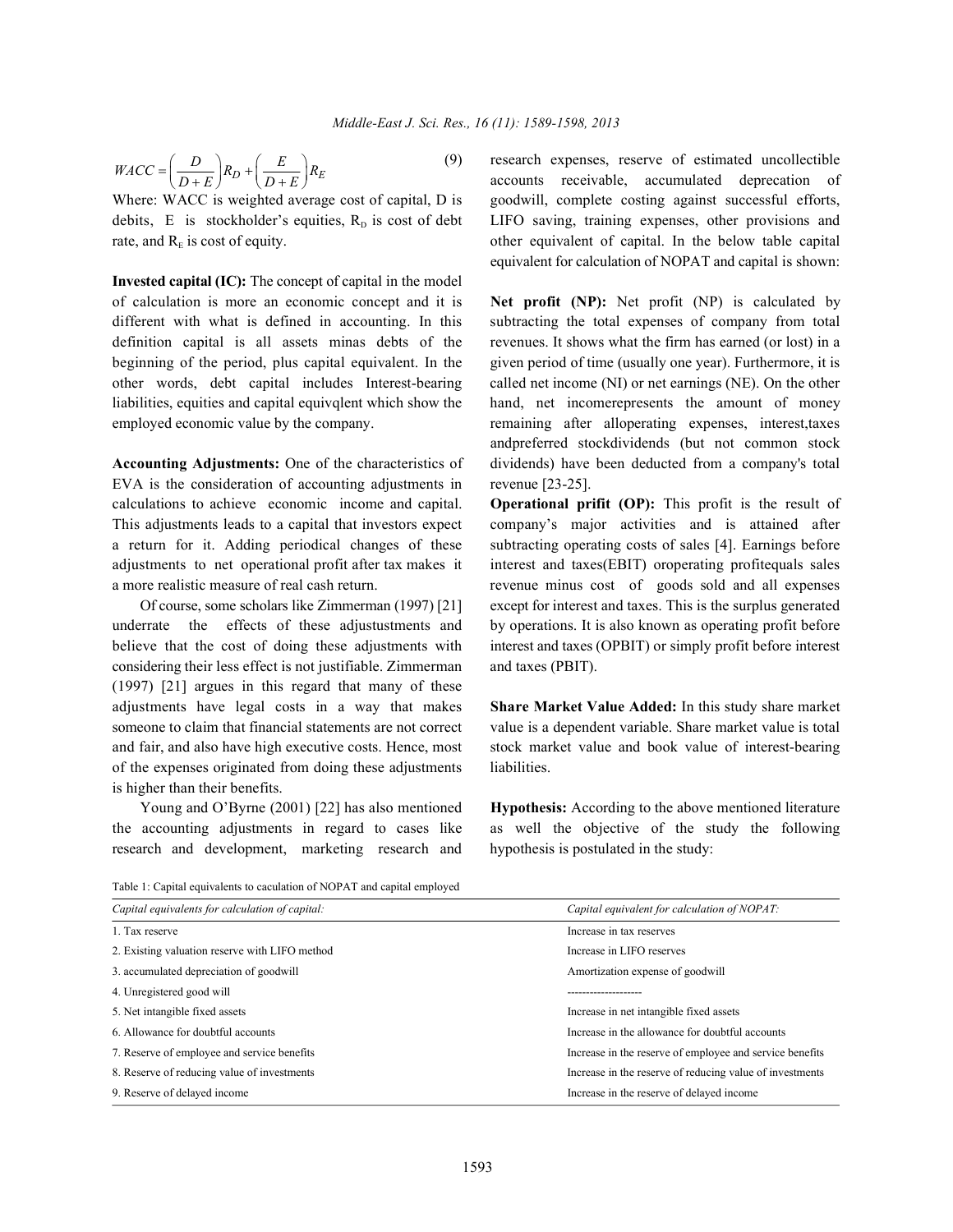- profit (OP). The results are described below:
- 

also a correlative study since it seeks to investigate the variables. relationship between dependent and independent First, we examine the presence or absence of a variables. It is a periodic study because it studies a significant linear relationship between economic value specific period of time and it can be an applied research. added (EVA) and stock market value (MV). In order to gather theoretical information, library research was selected and the books in the libraries together with  $\bullet$  There is not significant linear relationship between articles found in internet were used. The sample data of this study was restricted to non-financial companies, • There is significant linear relationship between EVA which were listed in TSE and with available annual trading data during the period of 2004 through 2008. The financial companies such as holdings and **Test Results at the 95% Level Are Shown in Table 2:** investments are excluding from the sample data, in order The level of test error is 5%, and the significant of F to have consistent interpretation on certain company characteristics such as earnings and size. The sampling

- 
- 
- 
- Data must be available for testing hypotheses accept or reject the hypothesis.

**Hypothesis Testing:** In order to analyze the hypotheses, measured at first. Then, the ability of each independent dependent and independent variables were studied and variable (EVA,  $NP$ , and  $OP$ ) in predicting the share

**H1:** Economic value added (EVA) better explains the market value of subsequent period was analyzed. To do share market value (MV) than the operational this, Pierson's model and simple regression were used.

**H2:** Economic value added (EVA) better explains the **Testing the First Hypothesis:** The first hypothesis is: share market value than the net profit (NP). "Economic value added (EVA), better explains the share **MATERIALS AND METHOD** the first hypothesis, and the ability to accept or reject it, This study is a deductive research. This study is relationship between dependent and independent market value than the operational profit (OP)." To analysis it must be determined whether there is a linear

- EVA and MV.  $H_0$ :  $\beta = 0$
- and MV.  $H_1$ :  $\beta_i \neq 0$

hypothesis is rejected, therefore, there is a method is the systematic elimination and the sample firms significant relationship between EVA and MV. must have following conditions: The model shows more than 42% of changes in Information must be available for the past 5 years. linear relationship between economic value added Fiscal year must be ended at the end of year  $(20<sup>th</sup>$  of (EVA) and share market value (MV), the Pearson March). Correlation coefficient is calculated. Pearson correlation Transaction intervals must not be more than 6 month. coefficient gives us the opportunity to make comments to (significance  $F < 5\%$ ) is less than 5%, thus, the H<sub>0</sub> dependent variable. After making sure, there is a

- $P_{\rm xv} = 0$ There is no correlation between EVA and MV.  $H_0$ .
- $P_{x,y} \neq 0$ There is correlation between EVA and MV.  $H_0$ .

Table 2: Summary of Model

| Model        | R                                       | Coefficient of determination |                    | Adjusted coefficient of determination |                | Standard error of estimate |
|--------------|-----------------------------------------|------------------------------|--------------------|---------------------------------------|----------------|----------------------------|
|              | $0.653*$                                | 0.426                        |                    | 0.415                                 |                | 2376154.59                 |
|              | *Economic value added (EVA)             |                              |                    |                                       |                |                            |
|              | Table 3: Analysis of Variance (ANOVA)** |                              |                    |                                       |                |                            |
| Model        |                                         | <b>Total Power</b>           | Degrees of freedom | The mean square                       | Test statistic | Sig.                       |
| Regression 1 |                                         | $2.97 + 14$ error            |                    | $2.973 + 14$ error                    | 52.653         | $0.0000$ <sup>*</sup>      |
| Remaining    |                                         | $4.23 + 14$ error            | 86                 | $5.646 + 14$ error                    | ------         | ------                     |
| Total        |                                         | $7.21 + 14$ error            | 87                 |                                       |                |                            |

\*Economic Value added (EVA)

\*\*Dependent Variable: share Market value (MV)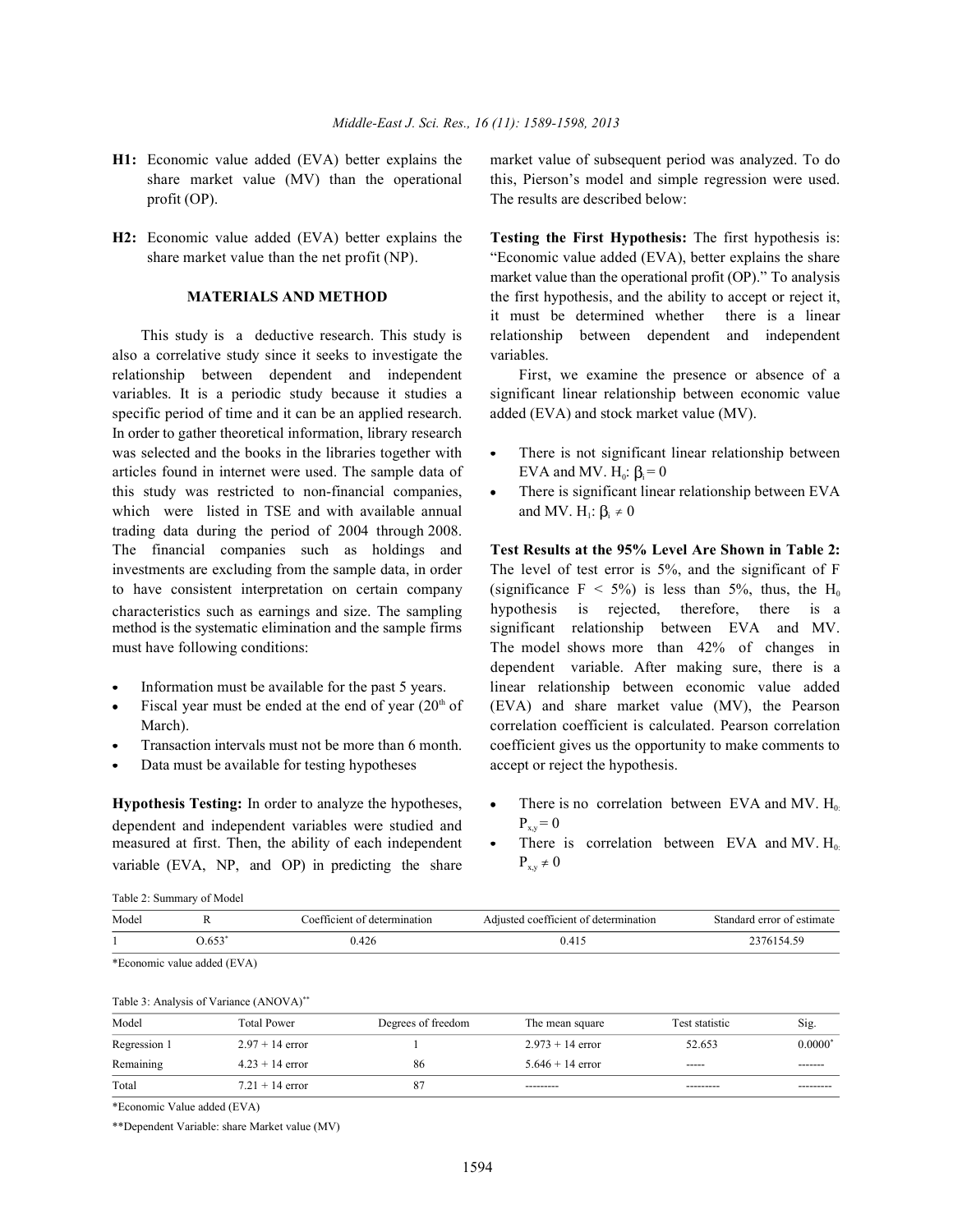|                            |                                 | Share market value (MV) | <b>EVA</b> |
|----------------------------|---------------------------------|-------------------------|------------|
| Share market value (MV)    | Pearson correlation coefficient |                         | 0.653"     |
|                            | Sig                             | $\Omega$                | 0.0000     |
|                            | <b>Numbers</b>                  | 87                      | 87         |
| Economic value added (EVA) | Pearson correlation coefficient | $0.653*$                |            |
|                            | Sig                             | 0.00000                 |            |
|                            | <b>Numbers</b>                  | 87                      | 87         |

Table 4: Pearson correlation coefficient

\* Correlation coefficient at 1%

65%. It shows there is significant and direct correlation is: "Economic value added (EVA) better explains the between EVA and MV. Share market value than the net profit (NP)." To analysia

need to determine whether there is liner relationship it, it must be determined whether there is a linear between operational profit (OP) and share market value relationship between dependent and independent (MV). variables. First, we examine the presence or absence of a

- 
- and MV.  $H_i: \beta_i \neq 0$  relationship is more than 65%.

The level of test error is 5%, and the significant of F relationship between net profit (NP) and share market (significance  $F < 5\%$ ) is less than 5%, thus, the H<sub>0</sub> value (MV). hypothesis is rejected, therefore, there is a significant relationship between OP and MV. and • There is not significant linear relationship between the model shows more than  $59%$  of changes in dependent variable. After making sure, there is a • There is significant linear relationship between NP linear relationship between operational profit (OP) and share market value (MV), we calculated the Pearson correlation coefficient. Pearson correlation coefficient **Test Results at the 95% Level Are Shown in Table 5:** gives us the opportunity to make comments to accept or The level of test error is 5%, and the significant of F

- 
- 

77%. It shows there is significant and direct correlation coefficient gives us the opportunity to make comments between OP and MV. to accept or reject the hypothesis.

The relationship between EVA and MV is more than **Testing the Second Hypothesis:** The second hypothesis For analayzing the first hypothesis we the second hypothesis and the ability to accept or reject There is not significant linear relationship between added (EVA) and stock market value (MV). In Table (2), OP and MV.  $H_0: \beta_0 = 0$  Table (3), and Table (4) we show there is positive and There is significant linear relationship between OP direct relationship between EVA and MV, and this significant linear relationship between economic value

**Test Results at the 95% Level Are Shown in Table 5:** need to determine whether there is linear For analayzing the second hypothesis we

- NP and MV.  $H_0$ :  $\beta_i = 0$
- and MV.  $H_1$ :  $\beta_i \neq 0$

reject the hypothesis. (significance  $F < 5\%$ ) is less than 5%, thus, the H<sub>0</sub> There is no correlation between OP and MV.  $H_0$  relationship between NP and MV. And the model shows  $P_{xy} = 0$  more than 61% of changes in dependent variable. There is correlation between OP and MV. H<sub>0</sub>:  $P_{xy} \neq 0$  After making sure, there is a linear relationship between The relationship between OP and MV is more than correlation coefficient is calculated. Pearson correlation hypothesis is rejected, therefore, there is a significant net profit (NP) and share market value (MV), the Pearson

| Model |                                                                   | rficient of determination<br>∩≏t | Adjusted coefficient of determination | error of<br>Standard<br>estimate |
|-------|-------------------------------------------------------------------|----------------------------------|---------------------------------------|----------------------------------|
|       | $\overline{H}$ $\overline{H}$ $\overline{H}$ $\overline{H}$<br>74 | 599                              | 592                                   | 2102016.23                       |
|       |                                                                   |                                  |                                       |                                  |

\*Operational profit (OP)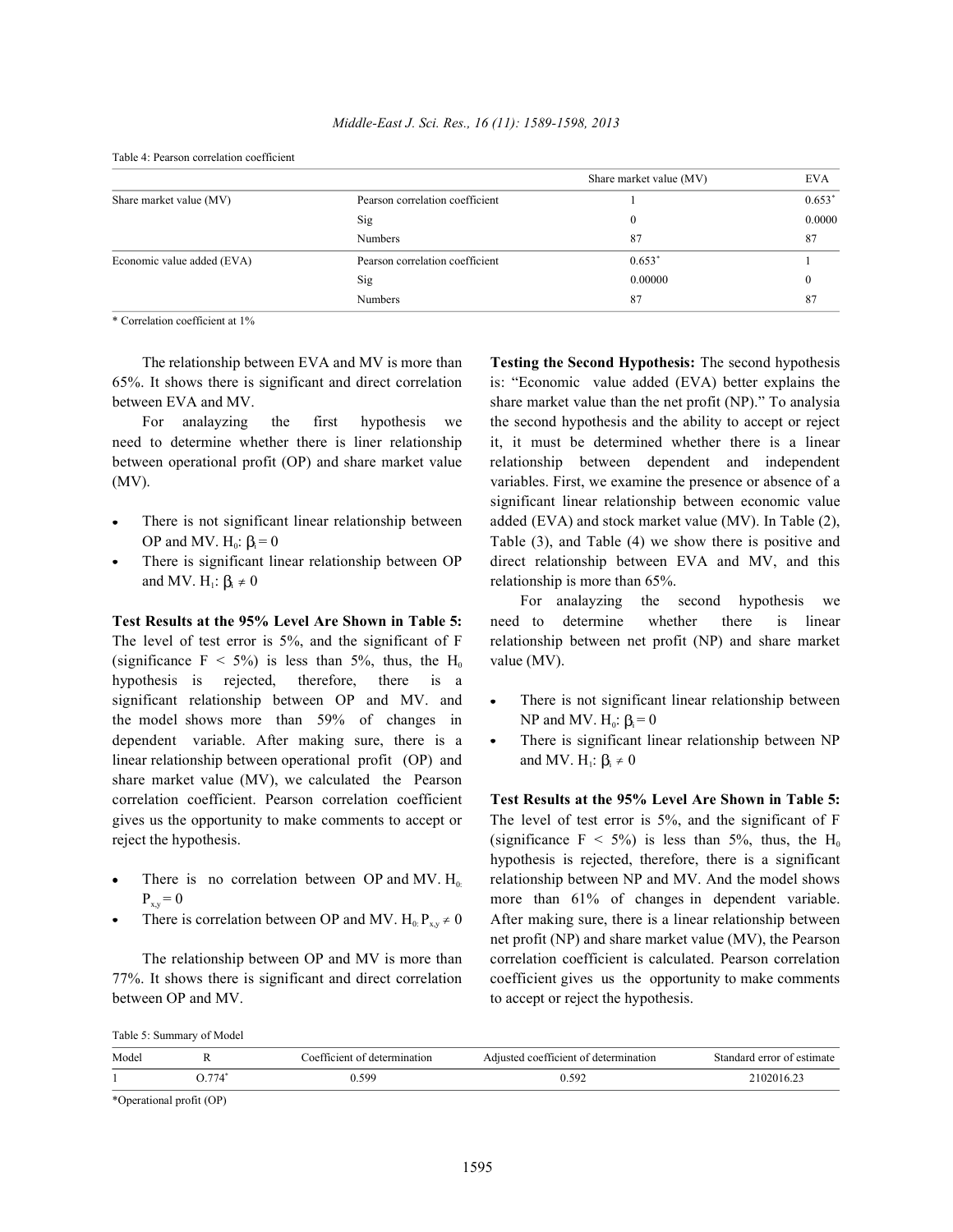# *Middle-East J. Sci. Res., 16 (11): 1589-1598, 2013*

| Table 0. Allarysis of $\bf{v}$ ariance (APO $\bf{v}$ A) |                    |                    |                    |                  |           |  |
|---------------------------------------------------------|--------------------|--------------------|--------------------|------------------|-----------|--|
| Model                                                   | <b>Total Power</b> | Degrees of freedom | The mean square    | F Test statistic | Sig.      |  |
| Regression 1                                            | $4.31 + 14$ error  |                    | $4.259 + 14$ error | 110.942          | $0.0000*$ |  |
| Remaining                                               | $3.10 + 14$ error  | 86                 | $3.998 + 14$ error | ------           | -------   |  |
| Total                                                   | $7.29 + 14$ error  |                    | ----------         |                  | --------- |  |

Table 6: Analysis of Variance (ANOVA)\*\*

\*Operational profit (OP)

\*\*Dependent Variable: share Market value (MV)

### Table 7: Pearson correlation coefficient

|                         |                                 | Share market value (MV) | Operational profit (OP) |
|-------------------------|---------------------------------|-------------------------|-------------------------|
| Share market value (MV) | Pearson correlation coefficient |                         | $0.774*$                |
|                         | Sig                             | $_{0}$                  | 0.0000                  |
|                         | <b>Numbers</b>                  | 87                      | 87                      |
| Operational profit (OP) | Pearson correlation coefficient | $0.774*$                |                         |
|                         | Sig                             | 0.00000                 |                         |
|                         | <b>Numbers</b>                  | 87                      | 87                      |

\*\* Correlation coefficient at 1%

### Table 8: Summary of Model

| Model |     | Coefficient of determination | Adjusted coefficient of determination | Standard error of estimate |
|-------|-----|------------------------------|---------------------------------------|----------------------------|
|       | 785 |                              |                                       |                            |

\*Net profit (NP)

### Table 9: Analysis of Variance (ANOVA)\*\*

| Model        | <b>Total Power</b> | Degrees of freedom | The mean square    | F Test statistic | Sig.                  |
|--------------|--------------------|--------------------|--------------------|------------------|-----------------------|
| Regression 1 | $1.243 + 14$ error |                    | $1.233 + 14$ error | 102.670          | $0.0000$ <sup>*</sup> |
| Remaining    | $8.60 + 13$ error  | 86                 | $1.113 + 12$ error | ------           |                       |
| Total        | $9.86 + 14$ error  | 87                 | ----------         | ---------        |                       |

### \*Net profit (NP)

\*\*Dependent Variable: share Market value (MV)

### Table 10: Pearson correlation coefficient

|                         |                                 | Share market value (MV) | Net profit (NP) |
|-------------------------|---------------------------------|-------------------------|-----------------|
| Share market value (MV) | Pearson correlation coefficient |                         | $0.785*$        |
|                         | Sig                             | $_{0}$                  | 0.0000          |
|                         | <b>Numbers</b>                  | 87                      | 87              |
| Net profit $(NP)$       | Pearson correlation coefficient | $0.785*$                |                 |
|                         | Sig                             | 0.00000                 | 0               |
|                         | Numbers                         | 87                      | 87              |

# \* Correlation coefficient at 1%

# Table 11: The summary of results

| Independent Variables      | linear relationship | correlation coefficient | Coefficient of determination | Adjusted coefficient of determination |
|----------------------------|---------------------|-------------------------|------------------------------|---------------------------------------|
| Net profit $(NP)$          | correlated          | 0.785                   | 0.616                        | 0.610                                 |
| Operational profit (OP)    | correlated          | 0.774                   | 0.599                        | 0.592                                 |
| Economic value added (EVA) | correlated          | 0.653                   | 0.426                        | 0.415                                 |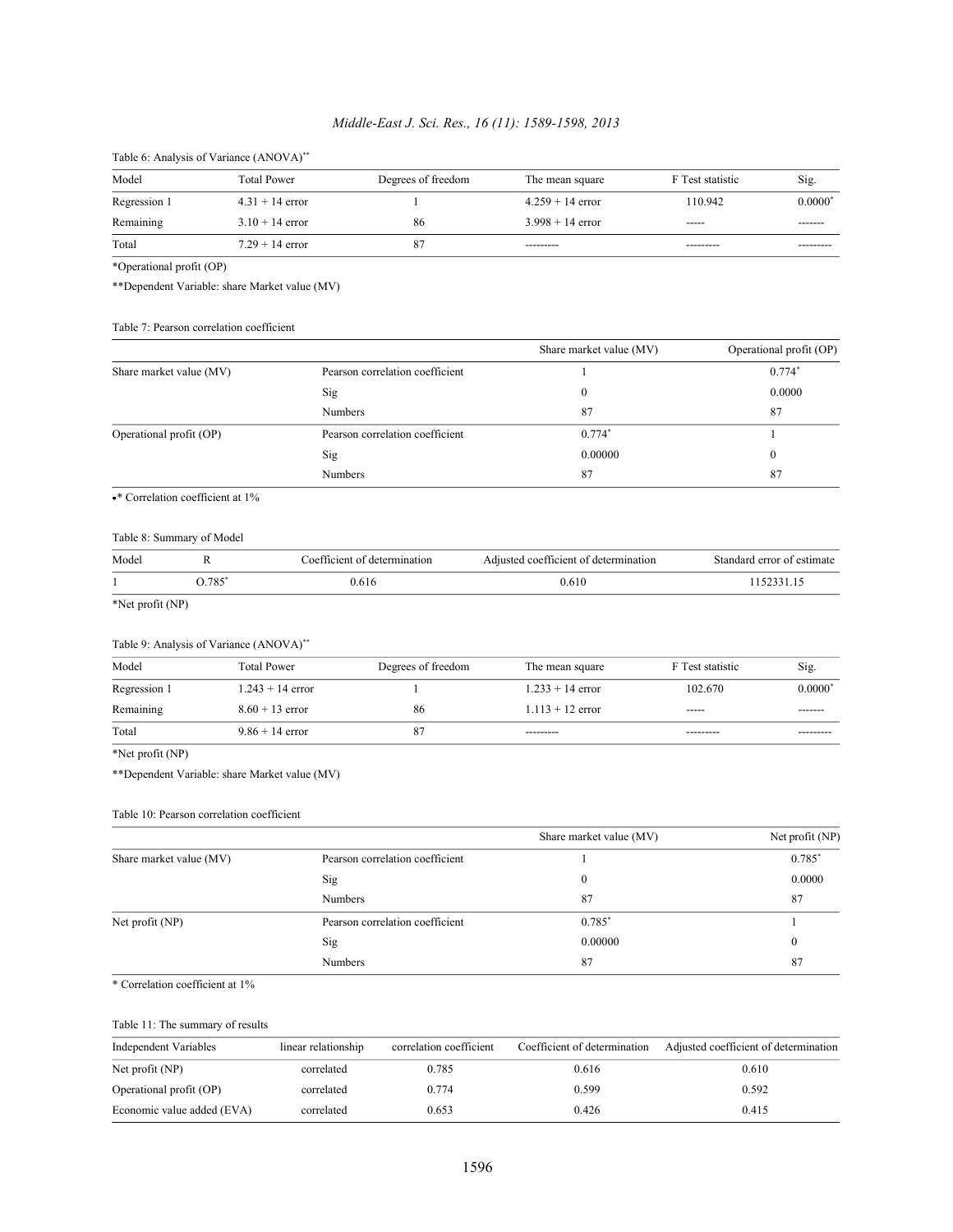- 
- 

The relationship between NP and MV is more than 78%. It shows there is significant and direct relationship **REFERENCES** between NP and MV.

there are relationship between independent variables performance measure. Financial Analysts Journal, (EVA, OP, and NP) and dependent variable (MV). 53(3): 11-20. The table (11) shows: 2. Jahankhani, A. and J. Sohrabi, 2010. An Analytical

- net profit (NP) and share market value (MV). Financial Research, 12(29): 1-20. The correlation coefficient between NP and MV is 3. Anvari-Rostami, A., R. and H. Seraji, 2004.
- The correlation coefficient between OP and MV is and Auditing Review, 11(37): 3-21. 0.774. 4. Stewart, G.B., 1991. The Quest for Value: A
- between economic value added (EVA) and MV. Harper Business.
- change of stock market value (MV), and EVA justifies  $\alpha$  Accounting, 1(1): 119-136.
- 

context of Tehran Stock Exchange (TSE). In other words, Science, Allameh Tabatabaei University, Iran. this study investigates the relationship between 9. Peixoto, S., 2002. Economic Value Added: economic value added (EVA), operational profit (OP), Appplication to Portuguese Public Companies. and net profit (NP) with share market value (MV) in Journal of Accounting Portuguese, 3: 25-40. non-financial listed companies in Tehran Stock Exchange 10. Izadinia, N., 2003. Evaluation of Business Units with (TSE) for five years (2004-2008). The results indicated the Use of Economic Value Added Models and Free there are more relation between accounting variables Cash Flows and Determining Price Rip and Shares (NP and OP) and share market value (MV) than economic Value. Doctor Philosophy, Allameh Tabatabaei value added (EVA). Although, EVA has significant University, Iran.

There is no correlation between NP and MV.  $H_0$  correlation with share market value. The findings show  $P_{xy} = 0$  and profit (NP) has most relationship with MV. The There is correlation between NP and MV.  $H_0$ :  $P_{xy} \ne 0$  correlation coefficient between NP, OP, and EVA with MV is 78%, 77%, and 65% respectively.

- **Analysis and Interpretation of Results:** Table (11) shows A.V. Thakor, 1997. The search for the best financial 1. Bacidore, J.M., J.A. Boquist, T.T. Milbourn and
	- There is significant and direct relationship between Added and the Firm's Financial Characteristics. survey Of Inflation Distortions to Economic Value
	- 0.785. The Relashionship between EVA, EBIT, and OCF There is significant and direct relationship between with Stock Market Value of Company Listed in operational profit (OP) and share market value (MV). Tehran Stock Exchange (TSE). Iranian Accounting
	- There is significant and direct relationship Guide for Senior Managers. New York: NY:
	- The correlation coefficient between EVA and MV 5. Darabi, R. and M. Bani, 2009. Evaluatig the is 0.653. Correlation between Economic Value Added (EVA), The results indicate the net profit (NP) justifies more Net Profit (NP), and Operational Profit (OP) with than 61% change of stock market value (MV), the Share Market Value in Companies Accepted in operational profit (OP) justifies more than 59% Tehran Stock Exchange (TSE). Quarterly Financial
	- more than 42% change of stock market value (MV). 6. Lehn, K. and A.K. Makhija, 1997. EVA, Accounting The results show although EVA has a significant Profits and CEO Turnover: An Empirical Examination. and direct relationship with share market value (MV). Journal of Applied Corporate Finance, 10(2): 90-97.
	- But, the relationship between NP and OP with MV is 7. Biddle, G.C., R.M. Bowen and J.S. Wallace, 1997. more than the relationship between EVA and MV. Does EVAt Beat Earnings? Evidence on **CONCLUSION** values. Journal of Accounting and Economics, Associations with Stock Returns and Firm 24(3): 301-336.
- The purpose of this study is to examine the relative 8. Nazaryeh, Z., 2000. Evaluation of the relation explanatory power of the economic value added (EVA) between earning per shares (EPS) and EVA in the model with respect to share market value (MV) compared companies of non-metal inorganic products accepted to recognized accounting variables ( NP and OP) in the in Tehran Stock Exchange (TSE). MSc, Master of
	-
	-